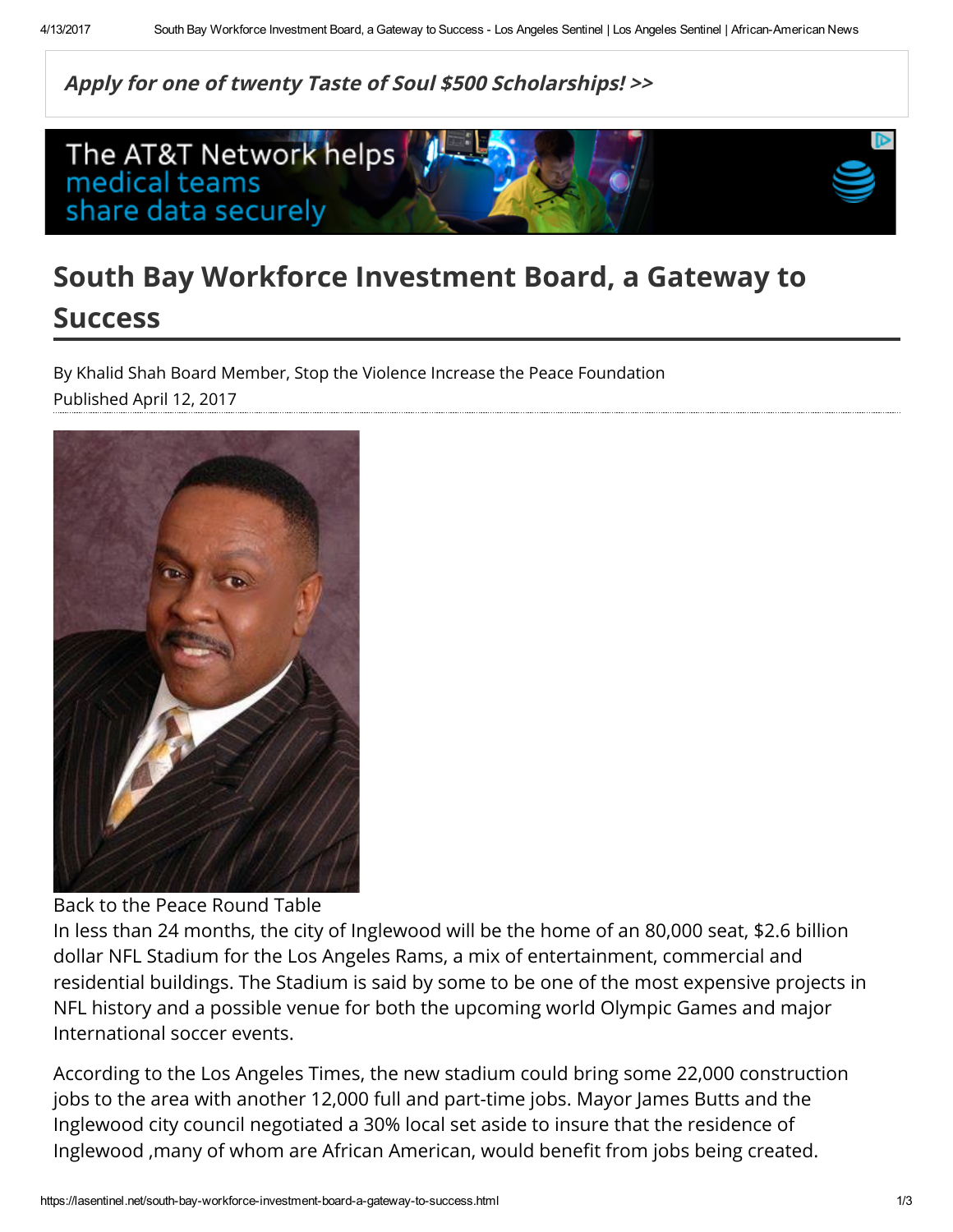## South Bay Workforce Investment Board (SBWIB)

Many of the jobs and other employment opportunities are being funneled through one of the best kept secrets in Los Angeles county, the South Bay Workforce Investment Board, also known as the (SBWIB).

(SBWIB) is an eleven city consortium located in Inglewood, Torrance, Carson, Gardena, and Hawthorne made up of local leaders, non profits, businesses, school districts, and other local stakeholders. Each week clients seeking employment come into the one stops for an initial pre-employment assessment. They are then called back to go over areas of employability where they are directed to sharpen their soft skills, basic comprehension, education and vocal skill levels. If the client scores high enough, many are directed to a pre apprentice program for construction jobs or other preparatory employment programs.

According to the SBWIB transitional Subsidized Employment report, 38% of adult African American, 35.5% of African American Youth, 20% of dislocated African American workers and 37.7 % of African American special dislocated workers received services from the SBWIB last year reflecting the populations who need the service the most. Transitional Subsidized Employment is a win win for all involved according to one source, it provides wage paid work, jobs skills training and support services for the client while the federal government subsidizes salaries from 30 to 90 days for workers, saving the employer thousands of dollars while hiring those in the community who are unemployed and need additional support services.

I had the privilege to sit down with one of the founding members of the SBWIB, executive director Mr. Jan Vogel who spoke about the unique opportunities that are now available especially in Inglewood and the surrounding cities and the role the SBWIB will play. When I walked into his office building in Hawthorne I was met by a rich diversity of young minority professionals that reflected the surrounding community. The entire office was poised and professional, a place where young people who were part of that same diversity would find a receptive ear.

" It is important to know that there are many upcoming projects in the South Bay area that residents can access per Jan Vogel. The Inglewood Senior Center project, Centinela School District, Hawthorne Mall and Police department renovation projects, as well as the Lawndale Youth Center projects. They all offer employment opportunity and job skill training to the residents of the South Bay." Of course, everyone wants information about how to access new the football stadium and the jobs associated with that project. " According to one of the program manager from the Inglewood One Stop, Robert Chavez, every other Friday, construction job information is available at our office for those without skills and seeking information about construction jobs. For those already members of the unions and ready to work, Wednesday appointments are available to help fast track applications.

## Overcoming employment barriers

Just because you've had issues in the past doesn't necessarily disqualify you from employment. There are a number of unions and employers who accept ex felons and those needing training, it's usually on a case by case basis. Some of the unions that except employees